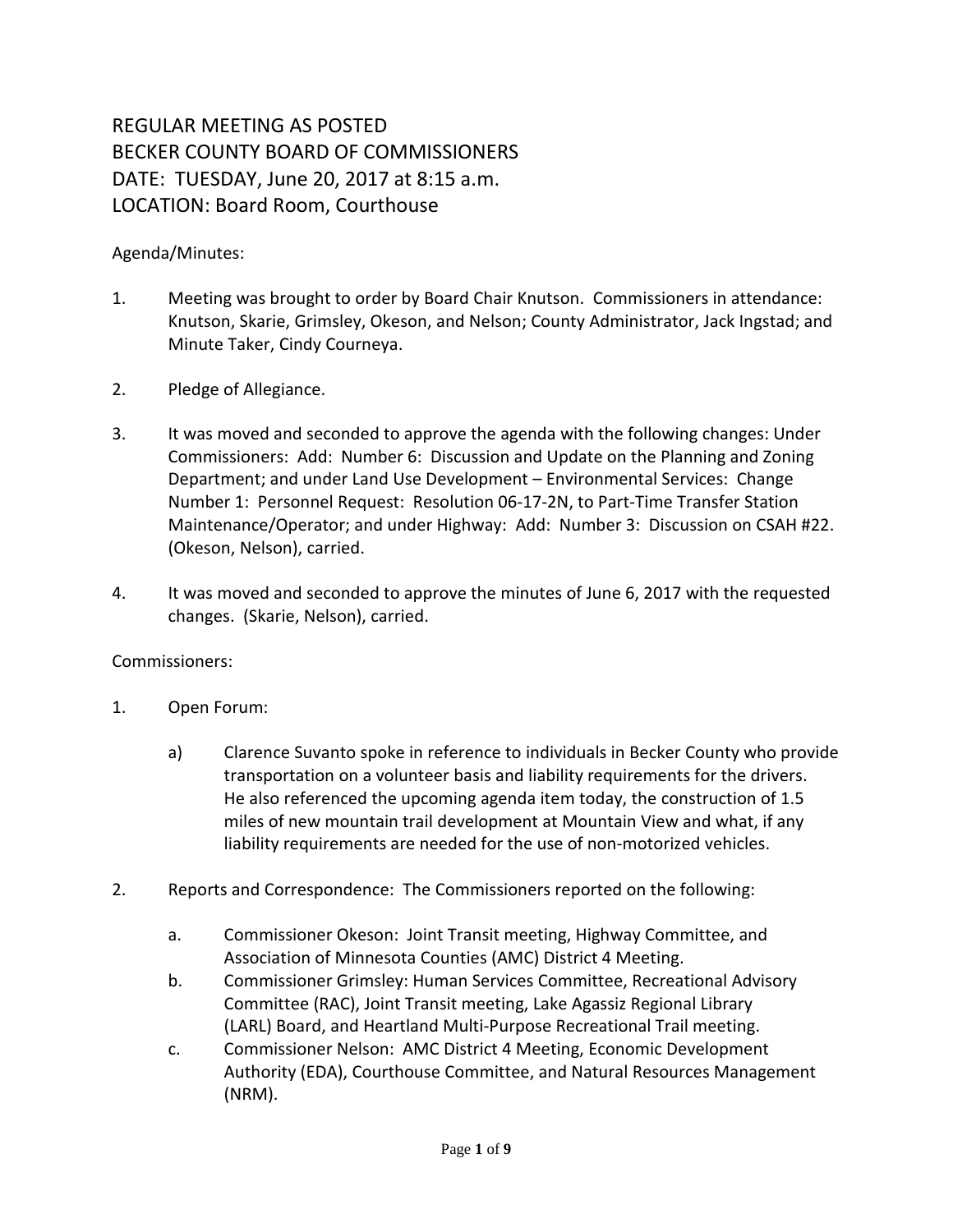- d. Commissioner Knutson: Recreational Advisory Committee (RAC), Jail Construction meeting (via telephone), and Sheriff's Committee.
- e. It was noted that the bid opening for the construction of the new jail will begin on June 30, 2017 at 1:00 p.m. at McGough Construction, with the "Guaranteed Maximum Price" for the new jail presented to the commissioners at the next Board meeting of July 11, 2017.
- f. Commissioner Skarie: Land of the Dancing Sky.
- 3. Appointments: There were none.
- 4. Transit:
	- a. Discussion was held in regards to the Transit Department and proposed merger/ partnership with Wadena County, along with the upcoming resignation of Transit Director, Ryan Damlo, and Transit Supervisor, Rusty Haskins. Options were discussed which included the County Administrator overseeing the department, at least temporarily, and the possibility of Transit establishing its own entity at some point.

It was the consensus of the board to further consider the options as discussed, rather than moving forward with the merger/partnership with Wadena County at this time.

- b. It was moved and seconded to approve Resolution 06-17-2O, to hire one (1) full-time Transit Supervisor and if filling that position creates another vacancy of a lesser Band/Grade position within the department, to fill that vacancy also. (Grimsley, Okeson), carried.
- c. It was moved and seconded to approve the hiring of multiple drivers for the Transit Department. (Grimsley, Okeson), carried.
- 5. State Water Quality Buffer Initiative: Soil & Water Conservation Director, Peter Mead and Brett Arne, BWSR Board Conservationist presented:
	- a. It was moved and seconded to approve Resolution 06-17-2B, that Becker County affirms its jurisdiction to carry out the compliance provisions of Minnesota Statutes 103B.101, subdivision 12a and 103F.48 within the County and over legal drainage systems as outlined in 103F.48, for which the Wild Rice River Watershed District has not affirmed jurisdiction; and that County staff will draft a rule, ordinance, or official controls, to be approved by the Becker County Board of Commissioners, to carry out the compliance provisions of said statutes. (Nelson, Skarie), carried.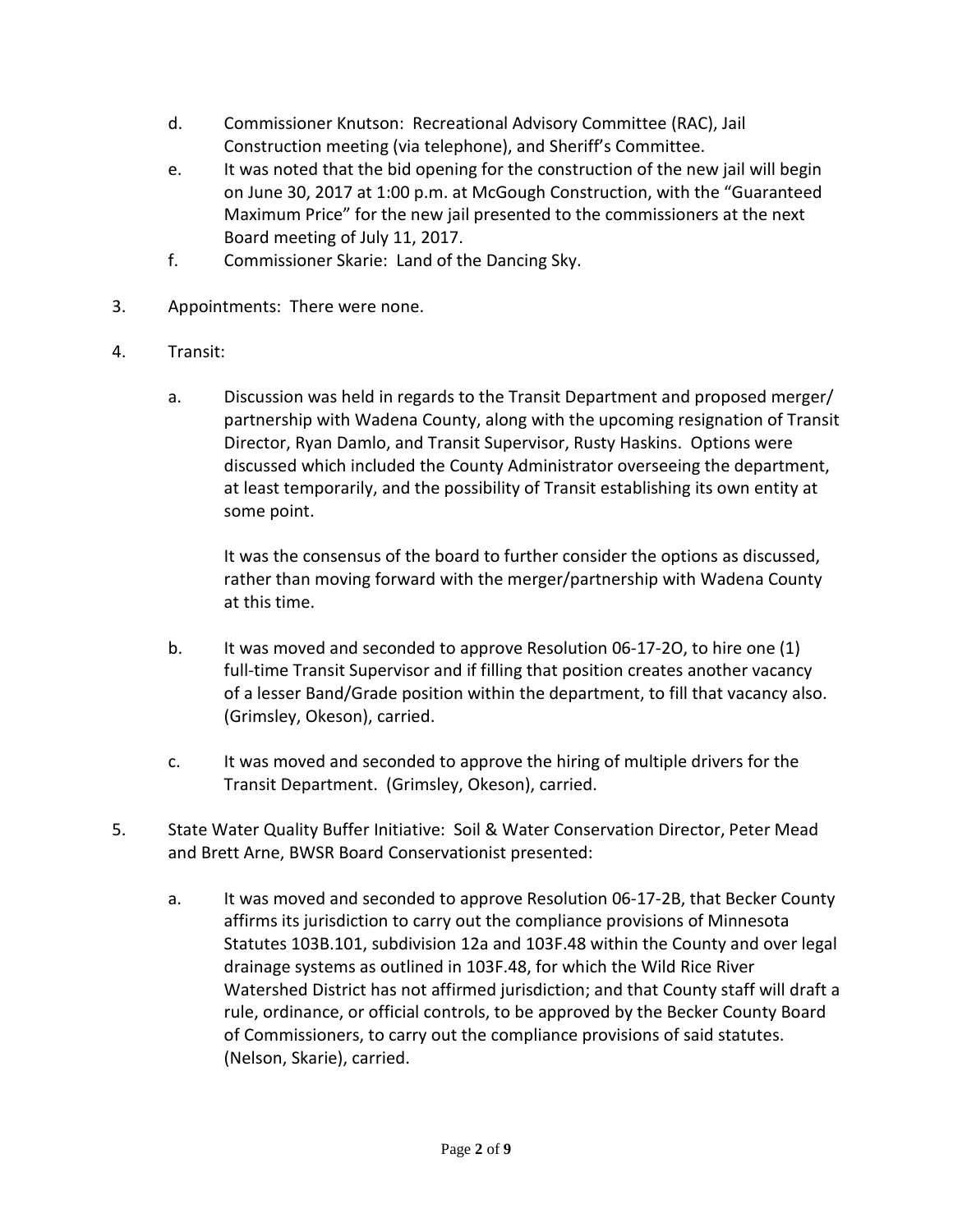6. There was discussion on the organization and timeline for the Planning and Zoning Department, with the supervisor position currently vacant. With the requirement for Becker County to enforce the new Buffer Law and the funding available for this, the option was presented to consider hiring a Becker County Attorney for the position. County Attorney, Tammy Merkins, has been consulted and is in support of the concept.

It was recommended to move forward with continued discussion on the Planning and Zoning Department, to set a timeline, and consider possible action at the next Board of Commissioner's meeting on Tuesday, July 11, 2017.

Becker County Soil & Water Conservation District: Director, Peter Mead presented:

- 1. Peter Mead presented an overview of the Becker County Local Water Management Plan (January 1, 2017 – December 31, 2017).
- 2. It was moved and seconded to approve Resolution 06-17-2J, as presented, that the Becker County Board of Commissioners approves the adoption of the 2017-2026 Becker County Comprehensive Local Water Management Plan. (Nelson, Okeson), carried.

Public Meeting: Land Use Department – Natural Resources Management (NRM): Discussion on Reclassification of Conservation Land to Non-Conservation Land: NRM Supervisor, Dan McLaughlin presented:

- 1. Chair Knutson opened the public meeting.
- 2. Dan McLaughin presented an overview on the request to re-classify tax forfeited land in Round Lake Township (Resolution 06-17-2D) and Forest Township (Resolution 06-17-2E). Discussion was held with no opposition from the public.
- 3. Chair Knutson closed the public meeting.
- 4. It was moved and seconded to approve Resolution 06-17-2D, as presented, to declare 4.37 acres, more or less of Parcel #25.7084.000, and 5.76 acres, more or less of Parcel #25.7086.000, to be reclassified as Non-Conservation for future sale to provide legal access for the residents on East Round Lake Road in Round Lake Township, as outlined in said resolution. (Grimsley, Okeson), carried.
- 5. It was moved and seconded to approve Resolution 06-17-2E, as presented, to declare 4.5 acres, more or less of Parcel #12.7107.000, to be reclassified as Non-Conservation for future sale to provide legal access for the residents on Sunset Drive in Forest Township, as outlined in said resolution. (Grimsley, Nelson), carried.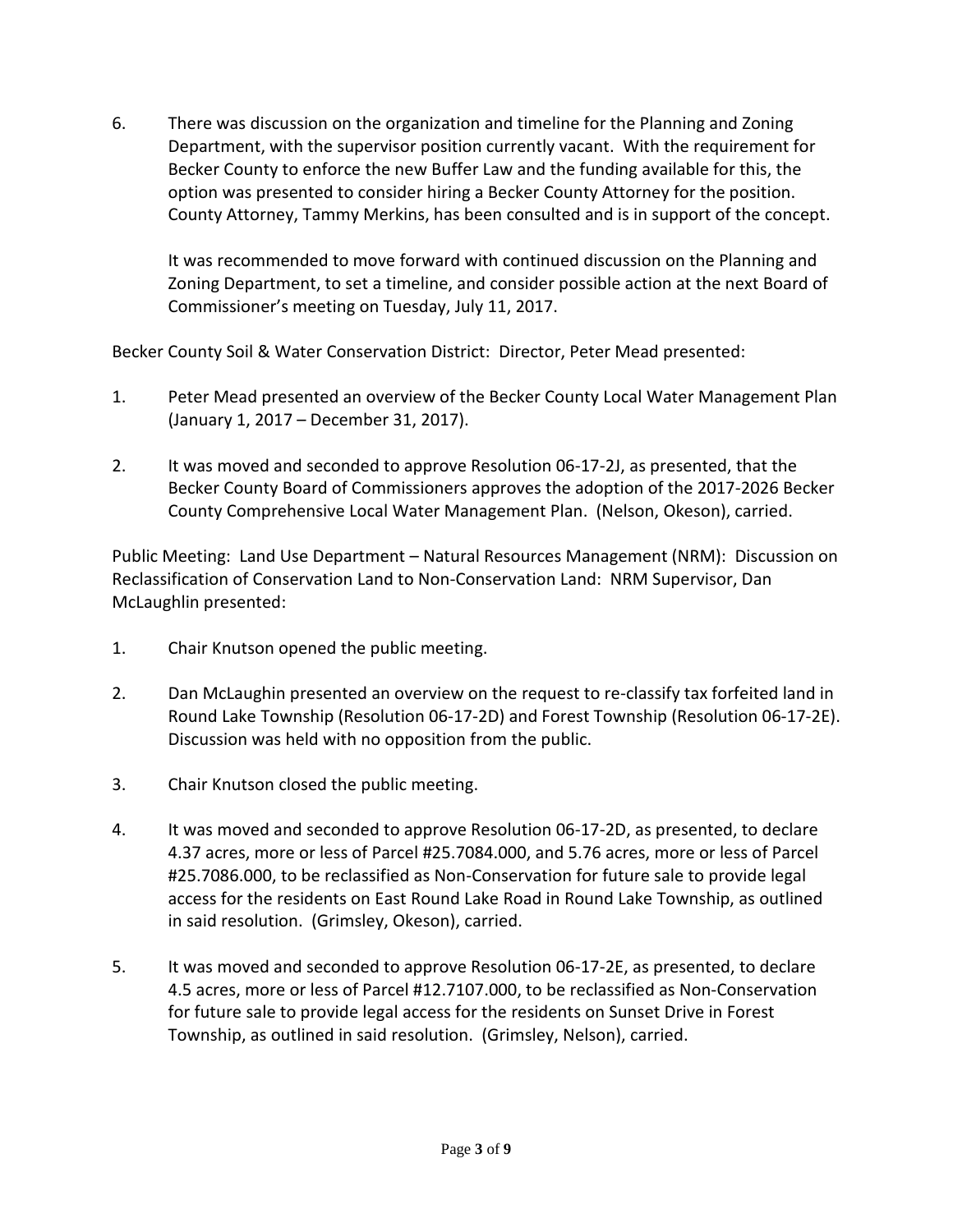Assessor: Abatements: Lisa Will, Chief Deputy Assessor, presented:

- 1. It was moved and seconded to approve the following abatements, as presented:
	- a. PIN #: 17.0228.000 in Lake Eunice Township, due to Taxable to Exempt (DNR Purchased), in the amount of \$698.00; and
	- b. PIN #: 36.0156.000 in White Earth, due to clerical error, in the amount of \$732.00; and

with the total abatements at \$1,430.00.

(Grimsley, Okeson), carried.

Human Services: Denise Warren presented:

- 1. It was moved and seconded approve the MN Department of Human Services Local Collaborative Time Study Contract renewal, as presented, effective July 1, 2017 – June 30, 2022. (Grimsley, Skarie), carried.
- 2. It was moved and seconded to approve entering into an Agreement for Professional Services with Sanford Clinic North; for Becker County's Mental Health Crisis Team to work together with Sanford Clinic Acute Care Emergency Staff to provide mental healthrelated crisis services, as presented, effective June 1, 2017. (Skarie, Grimsley), carried.
- 3. It was moved and seconded to approve Resolution 06-17-2K, to hire one (1) full-time Office Support Specialist (OSS) position in the Financial Support unit due to a resignation and if filling that position creates another vacancy of such as a part-time OSS, then to fill that vacancy also. (Grimsley, Skarie), carried.
- 4. Denise Warren provided an update on Caseworks, noting that the system is interacting together well and is a timesaver.
- 5. It was moved and seconded to approve the claims for Human Services, Community Health, and Transit, as presented. (Skarie, Grimsley), carried.

Finance Committee Minutes: Mary Hendrickson presented:

- 1. It was moved and seconded to approve the Regular Claims, Auditor Warrants, Over 90- Day Claims, and Additional Claim, as presented:
	- a. Auditor Warrants (Tuesday Bills):
		- i. 06/08/2017, in the amount of \$22,484.38
		- ii. 06/13/2017, in the amount of \$45,519.34
		- for a total amount of ………………………..\$68,003.72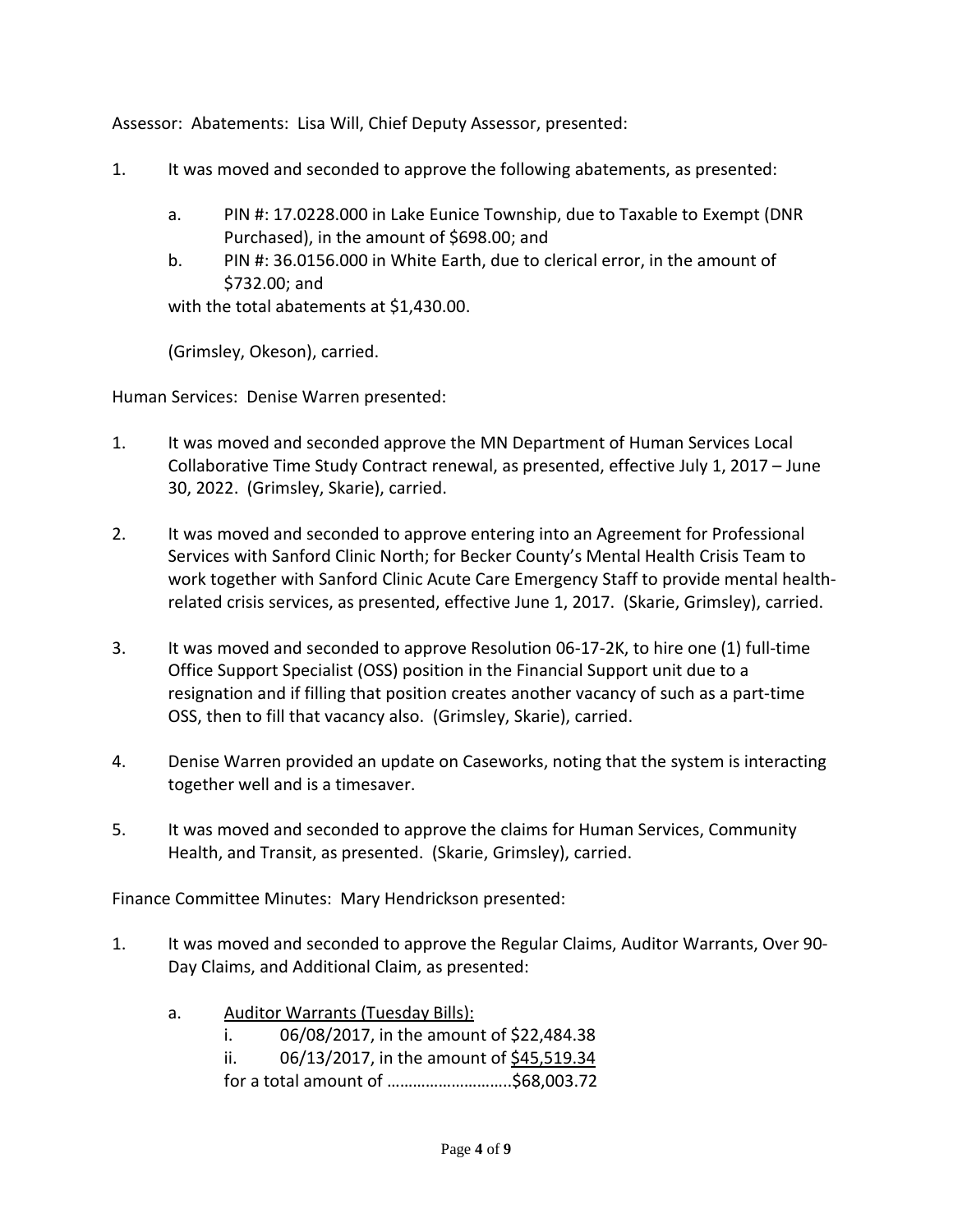- b. Over 90-Day Claims:
	- i. Essentia Health, in the amount of \$2,663.30 (multiple 2016 invoices just turned in);
	- ii. Webber Family Motors, in the amount of \$61.76 (invoice just turned in);
- c. Additional Claim:
	- i. Request to add the MN Alliance on Crime invoice, in the amount of \$150.00 (due 06/23/2017).

(Okeson, Skarie), carried.

Auditor-Treasurer: Mary Hendrickson presented:

- 1. Licenses & Permits:
	- a. It was moved and seconded to approve Resolution 06-17-2A, the Gambling Application for Exempt Permit to conduct a Raffle for the Boys and Girls Club of Detroit Lakes, on August 5, 2017 for operations at WeFest Concert Grounds, 25526 County Highway #22, Detroit Lakes, MN, in Lakeview Township. (Nelson, Grimsley), carried.
- 2. It was moved and seconded to accept the May 2017 Cash Comparison and Investment Summary, as presented. (Nelson, Grimsley), carried.
- 3. It was moved and seconded to approve the Becker County Board of Appeals and Equalization meeting minutes of June 13, 2017, as presented. (Okeson, Skarie), carried.
- 4. It was moved and seconded to approve the purchase of payroll software from RT Vision and Optimum Payroll, at a cost of \$43,603.34 for year one (1) and \$11,583.34 for years two (2) and three (3), and with annual Maintenance Fees of \$9,405.00 per year. (Nelson, Skarie), carried.

Planning and Zoning: Patty Swenson presented:

- 1. It was moved and seconded to concur with the Planning Commission (May 9, 2017), to approve the request submitted by Luke Weidermann, to amend the Conditional Use Permit (CUP) from two car spaces to five spaces, for the repair of vehicles at the project location of 18856 335<sup>th</sup> Avenue, Detroit Lakes, MN, and with the stipulation that vehicle parking be seventy-five (75) feet from the river. (Okeson, Nelson), carried.
- 2. It was moved and seconded to concur with the Planning Commission (May 9, 2017), to approve the preliminary plat (The Shores of Boyer Lake) submitted by Amon Baer, Baer Bros, Inc., for the project located at same location as 17087 Highway 10, Lake Park, MN,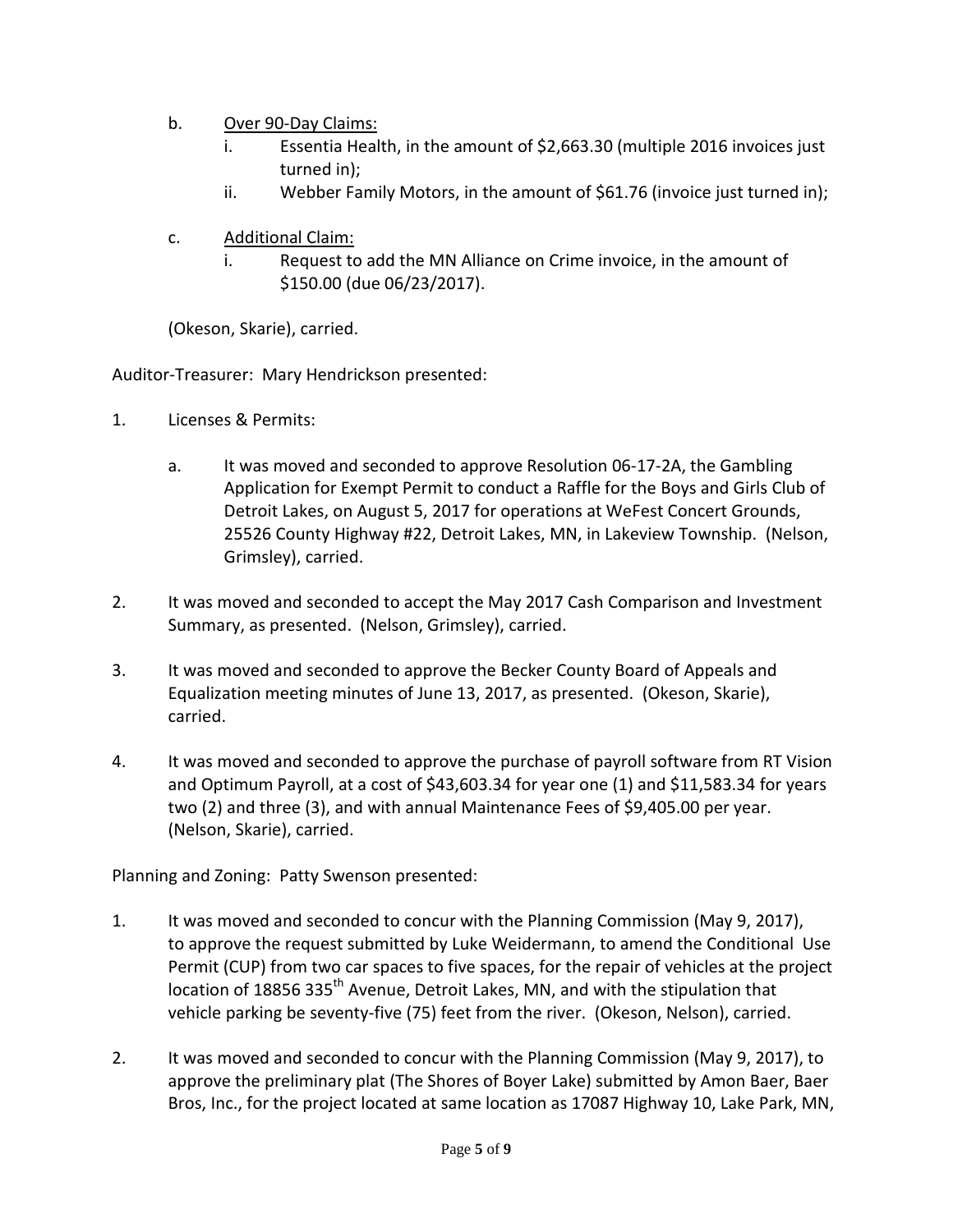and with a change of zone from Agricultural to Residential, with the stipulation that residents of the subdivision cannot use the easement road for access, no right to go east of this subdivision, and with a change in verbage that the Easement is released based on the fact that it meets the criteria of the subdivision ordinance. (Grimsley, Okeson), carried.

- 3. It was moved and seconded to concur with the Planning Commission (May 9, 2017), to approve the request submitted by Joseph Miller for a Conditional Use Permit (CUP) for a custom (not retail) Butcher Shop (The Red Barn Butcher Shop), for the project located at 42773 150<sup>th</sup> Street, Frazee, MN. (Okeson, Skarie), carried.
- 4. It was moved and seconded to concur with the Planning Commission (May 9, 2017), to approve the request submitted by Ervin Mast for a Conditional Use Permit (CUP) for a pallet stock furniture shop for the project located at 15078 County Road 39, Frazee, MN. (Skarie, Nelson), carried.
- 5. It was moved and seconded to concur with the Planning Commission (May 9, 2017), to approve the request submitted by Johny Borntrager for a Conditional Use Permit (CUP) for a sawmill, for the project located at 39237 County Road 122, Frazee, MN. (Skarie, Nelson), carried.
- 6. It was moved and seconded to concur with the Planning Commission (May 9, 2017), to approve the request submitted by Deanna Noel for a Conditional Use Permit (CUP) for a storage building which is to be divided into separate units for storage, for the project located at 40358 Little Toad Lake Road, Frazee, MN. (Grimsley, Okeson), carried.
- 7. It was moved and seconded to concur with the Planning Commission (May 9, 2017), to approve the request submitted by Chad Stenerson, for a Conditional Use Permit (CUP) to amend CUP Number: 594100, to include serving of liquor, beer, and wine at food and beverage concessions for the project located at 12673 County Highway 17, Detroit Lakes, MN, and with it amended to note that this is for one (1) location only. (Okeson, Grimsley), carried.
- 8. It was moved and seconded to concur with the Planning Commission (May 9, 2017), to approve the request submitted by Kris Wirth for a change of zone from Agricultural to Commercial, as it meets the criteria of the zoning ordinance, for the project located at 10521 Indy 500 Road, Frazee, MN. (Okeson, Skarie), carried.
- 9. It was moved and seconded to concur with the Planning Commission (May 9, 2017), to approve a preliminary plat (Townline Acres) submitted by Wetli Properties, consisting of twenty-one (21) lots, for the project located at 10909 Townline Road, Audubon, MN, as it meets the criteria of the zoning ordinance. (Skarie, Okeson), carried.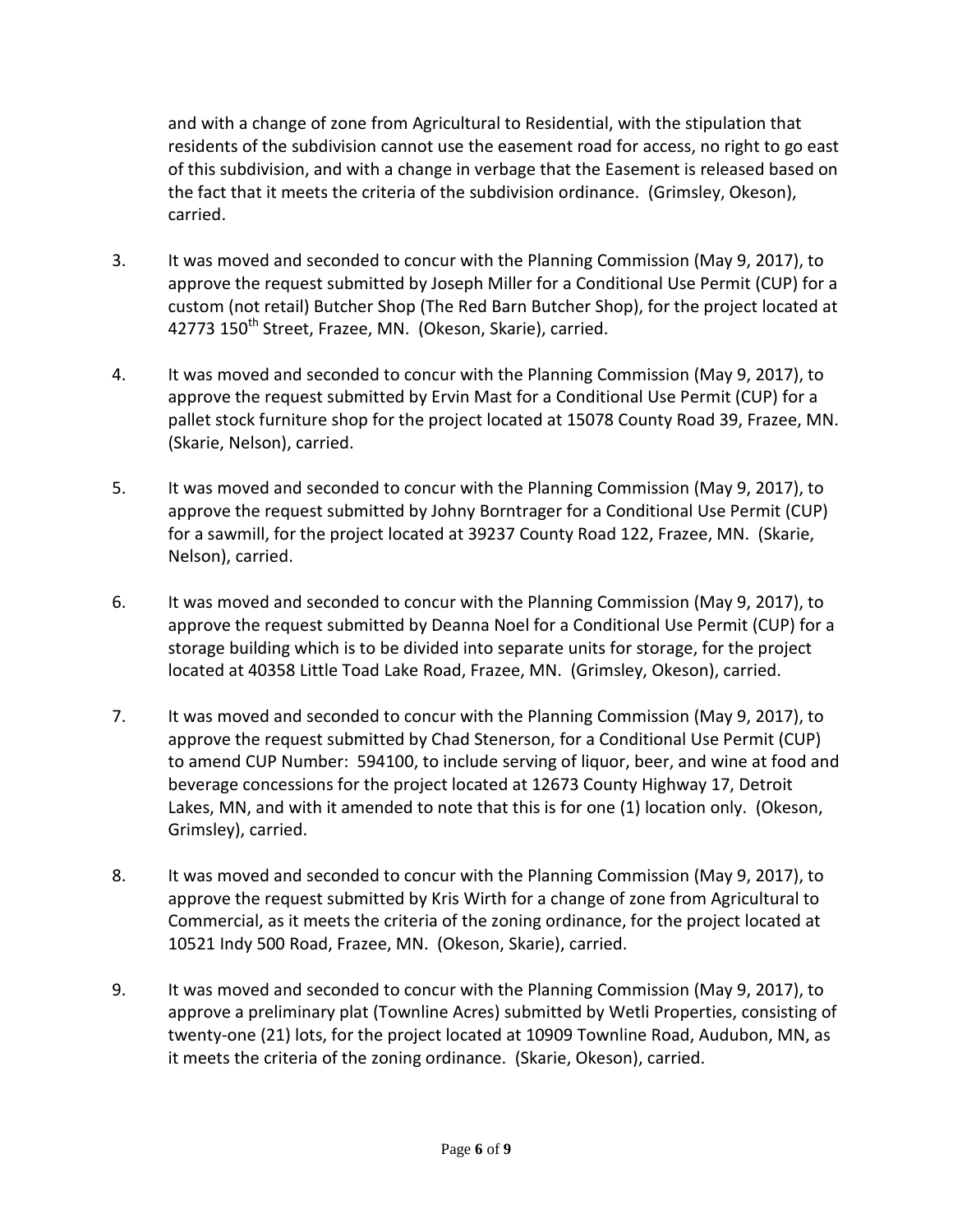- 10. It was moved and seconded to concur with the Planning Commission (May 9, 2017), to approve the request submitted by Soo Pass Ranch, Inc., for a Conditional Use Permit (CUP) to replace four (4) utility poles, to add wireless telecommunications equipment for the purpose of improving Verizon's coverage in the area, with the project located at 25526 County Highway 22, Detroit Lakes, MN, and based on the fact the request meets the criteria of the zoning ordinance. (Okeson, Grimsley), carried.
- 11. It was moved and seconded to approve the request submitted by James and Jane Hokenson, for a change of zone from Commercial to Residential, for the project located at 24140 County Highway 48, Osage, MN, based on the fact the request is compatible with the existing neighborhood and meets the criteria of the zoning ordinance. (Grimsley, Nelson), carried.

Land Use Development – Natural Resources Management (NRM): Dan McLaughlin presented:

- 1. It was moved and seconded to approve Resolution 06-17-2C, to authorize the Becker County Chair or County Administrator to proceed with the purchase of Parcel Number: 06.0312.000 from Lloyd Olson, to enhance the existing public swimming beach on Middle Cormorant Lake, for the sum of \$80,000.00, using Recreational Funds. (Nelson, Skarie), carried.
- 2. Shelley Hedtke, MN DNR Regional Scientific and Natural Areas (SNA) Management Specialist and Dan McLaughlin presented the request on behalf of the State of Minnesota for the proposed State Land Acquisition of Dinner Creek and Little Mantrap Lake.
	- a. It was moved and seconded to approve Resolution 06-17-2F, as presented, to approve the State's proposed acquisition of 240 acres (Dinner Creek SNA), with it noted that MN State Statute 477A.14 and 477A.145 defines the PILT (Payment in Lieu of Taxes); with the estimated amount of the Dinner Creek SNA at \$2,178.00 and with property taxes payable in 2017 at \$2,006.00. (Nelson, Skarie), carried.
	- b. It was moved and seconded to approve Resolution 06-17-2G, as presented, to approve the State's proposed acquisition of 231 acres (Little Mantrap Lake SNA), with it noted that MN State Statute 477A.14 and 477A.145 defines the PILT (Payment in Lieu of Taxes); with the estimated amount of the Little Mantrap Lake SNA at \$3,561.00, based on its current value, and with property taxes payable in 2017 at \$3,208.00. (Nelson, Okeson), carried.

Land Use Development – Park & Recreation: Guy Fischer and Dan McLaughlin presented:

1. It was moved and seconded to approve the LAMBAT 2017 Mountain View Construction Proposal; to allow LAMBAT to construct 1.5 miles of new mountain bike trails at Mountain View, and to also approve the recommendations of the Recreational Advisory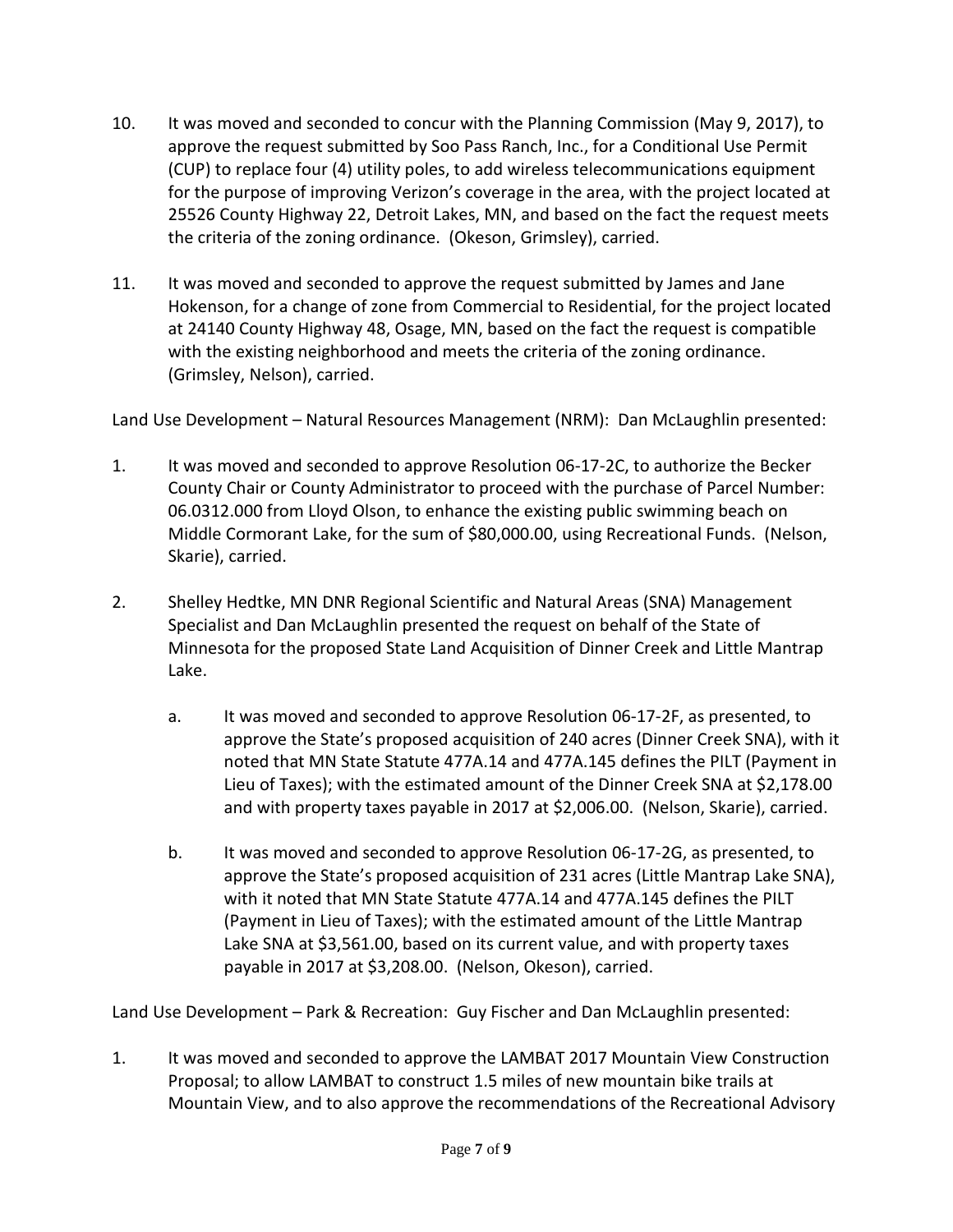Committee (RAC) to build a bigger parking lot at Mountain View to accommodate horse trailers/users and to provide more signage at Mountain View. (Grimsley, Skarie), carried.

Land Use Development – Environmental Services: Steve Skoog presented:

1. It was moved and seconded to approve Resolution 06-17-2N, to create and hire one (1) part-time Transfer Station Maintenance/Operator position, due to work load at the Transfer Station. (Skarie, Okeson), carried.

Sheriff: Sheriff Todd Glander presented:

- 1. It was moved and seconded to approve Resolution 06-17-2H, to authorize the Board Chair to sign the MN Department of Corrections Joint Powers Agreement to continue the Sentencing to Service (STS) Program at the Becker County Jail, effective July 1, 2017 – June 30, 2019, and with reimbursement to Becker County at an amount not to exceed \$21,279.25 for FY 18 and \$22,556.00 for FY 19, for a total of \$43,835.25. (Nelson, Okeson), carried.
- 2. It was moved and seconded to approve Resolution 06-17-2I, to authorize the Board Chair to sign the MN Department of Corrections Joint Powers Agreement to continue the Institution Community Work Crew (ICWC) House Building Program at the Minimum Security Jail, effective July 1, 2017 – June 30, 2019, and with reimbursement to Becker County at \$55.00 per day/per State offender participating in the work release program, not to exceed \$320,000.00, and to accept the Amendment for FY 2017 for an additional \$45,000.00. (Okeson, Skarie), carried.
- 3. It was moved and seconded to approve the request to purchase four (4) patrol cars off of State bid from Hibbing Ford; two (2) Patrol Squad SUVs, one (1) Patrol Squad with Ecoboost, and one (1) Investigator Squad, for a total combined cost of \$116,620.00. (Okeson, Nelson), carried.
- 4. It was moved and seconded to approve the request for Chief Deputy Shane Richard to attend the Zuercher One Training Conference from September 13-15, 2017 in Sioux Falls, SD. (Nelson, Okeson), carried.
- 5. It was recommended that future consideration be given to purchasing a Body Scanner for the new jail, for inmates returning to the jail following work release, etc.

Highway: Jim Olson presented:

1. It was moved and seconded to approve Resolution 06-17-2L, to approve Amendment Number 1, for Construction Engineering Services with Houston Engineering, Inc. for Project SAP 003-607-022, in the amount of \$291,459.00, for the Bridge Replacement